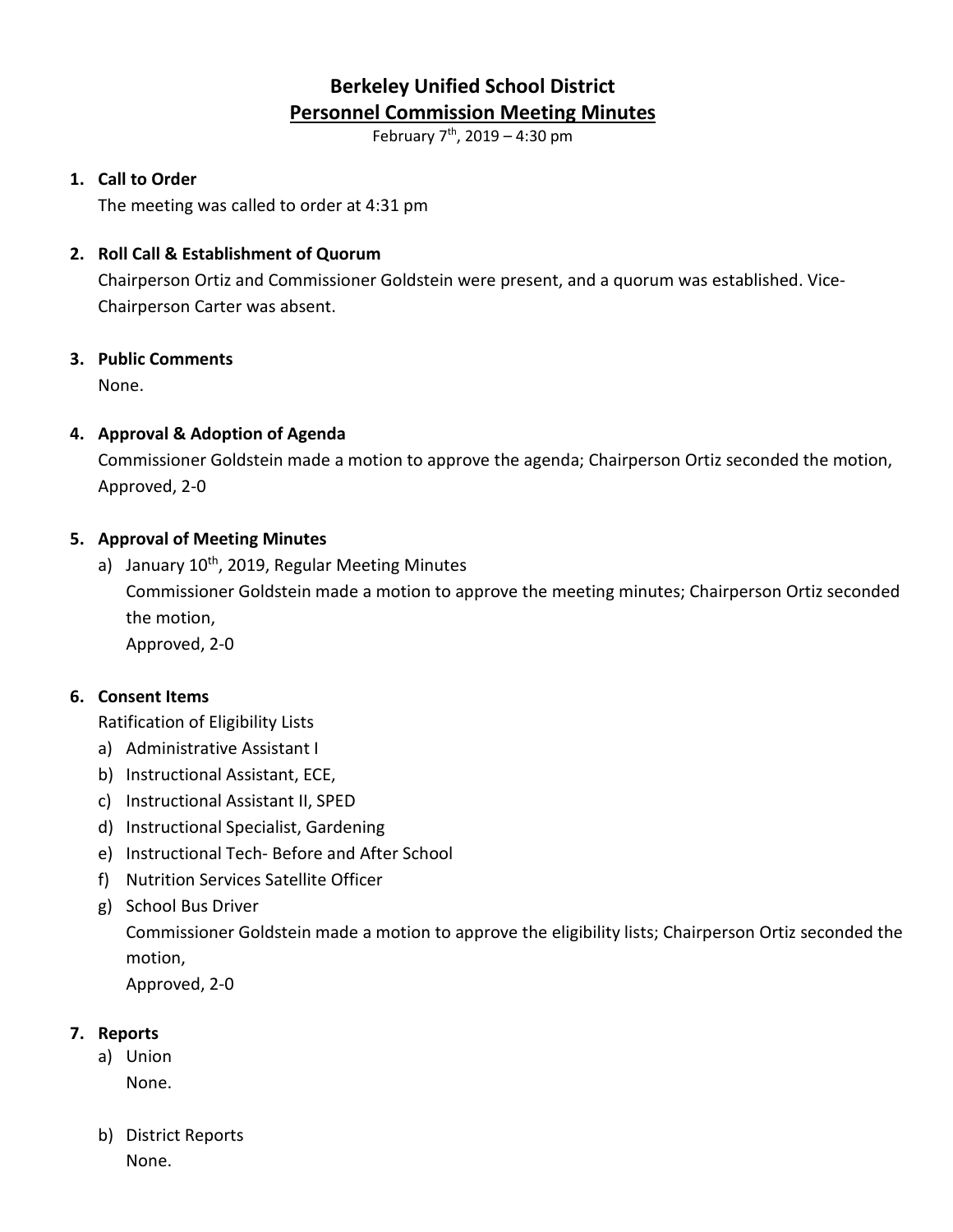# c) Commissioners Reports

Commissioner Goldstein expressed good wishes for continued healing for BUSD Board Member, Judy Appel, and her wife. She also thanked the District staff for organizing the Classified Staff Professional Development Day on January 28<sup>th</sup> and reflected that the listed session content seemed meaningful. Commissioner Goldstein commented that the Title IX NPRM comment period had closed and that the final version of the District's submitted comments could be found in the 1-23-19 School Board Packet. She also submitted her own independent comments. Commissioner Goldstein mentioned the special work session held on 2/6 priorto the regular School Board meeting, focusing on affordable educator housing approaches for BUSD staff.

# d) Personnel Director

i. New Hires and Examinations administered in the month of January 2019 Secretary Duwel shared exam activity for the month of January. She said that as a result of AB 2160, which brought Noon Director positions into the Classified service, there were over 40 new employees hired and on-boarded in the month of January. She advised that Erin Arinez and Brain Westover, Personnel Commission staff, were currently attending the CSPCA conference in Southern California.

## **8. Conference Items**

a) Step Advance Request- K. Miramontes

Secretary Duwel advised that Ms. Miramontes was recently hired as an Instructional Technician (Cooking) and recommended placement at Step 4 in support of Ms. Miramontes' request for advanced step placement. Chairperson Ortiz noted that, based on the documents Ms. Miramontes provided, he could tell she has an extensive background in teaching and cooking. Secretary Duwel recommended retroactive application of the advanced step rate effective to Ms. Miramontes start date. Commissioner Goldstein noted Ms. Miramontes' several years of relevant teaching experience as well. Secretary Duwel clarified that Step 4 placement would provide headroom for tenure reward in the role prior to the next longevity step at ten years from hire.

Chairperson Ortiz made a motion to approve the request for an advance salary placement at Step 4 for Ms. Miramontes; Commissioner Goldstein seconded the motion, Approved, 2-0

# b) Agenda Item Request- M. Ferguson

Ms. Ferguson said that her position at Berkeley High was previously titled Program Assistant with compensation range 50. She asserted that the work assigned to the role has not changed and therefore should be compensated at a higher range than is currently assigned. Ms. Ferguson also noted that new responsibilities were assigned to her role and expressed concern that the BHS School Admin Assistant III role does not have responsibilities that are as critical asthose assigned to her role, yet is paid at a higher range.

Secretary Duwel reported that she had discussed a new job classification with Ms. Ferguson for position re-classification. She recommended that Ms. Ferguson work with BCCE leadership to give input on the proposed job description. Commissioner Goldstein asked Secretary Duwel if she and HR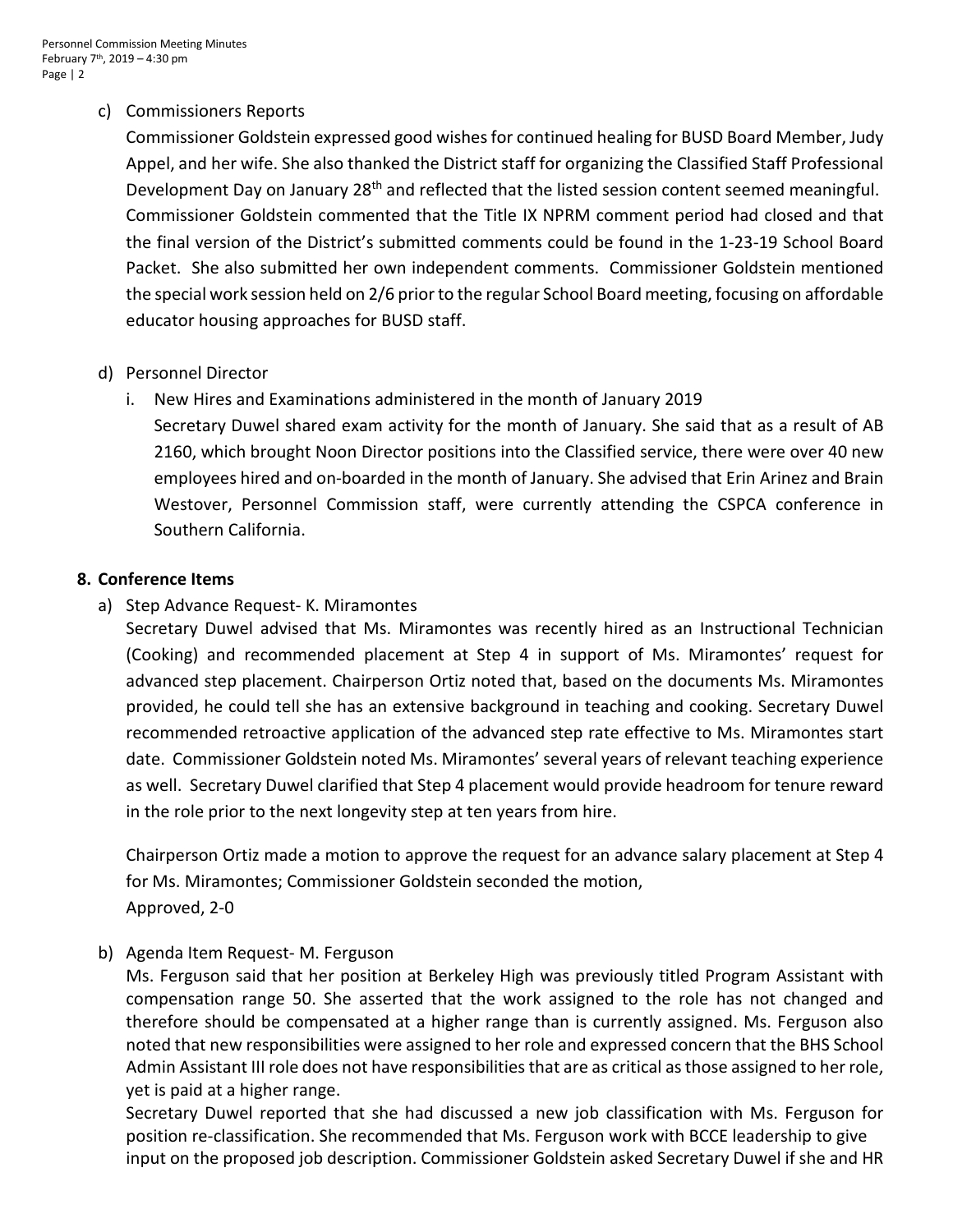Director Daniels had discussed approaches to the BHS front desk work distribution issues raised at the last meeting. Secretary Duwel replied that she had shared her recommendations with HR Director Daniels. Secretary Duwel reminded that she was prepared to process timesheets for additional working out of class compensation when Ms. Ferguson provides the necessary documentation.

Commissioner Goldstein noted that an outstanding item remains regarding what HR can do to facilitate improvement of the workflow issue at Berkeley High based on Secretary Duwel's recommendations. Secretary Duwel shared information regarding a timeline for reclassification of Ms. Ferguson's current position.

# c) Request for New Classification- District Services Assistant (DSA)

Secretary Duwel advised that the Board had approved the duties for the DSA classification at the 1/23/19 meeting. She noted that the District Office will be restructuring reception and support services work and that a reception area is planned for the first floor of the District Administrative building, including a station to enable observation of activity and visitor tracking.

Secretary Duwel noted that she attached job descriptions for the School Safety Officer and Facilities Safety Officer to illustrate the differences between the DSA role and these classes which, amongst other things, require guard card and SB 1626 mandated certification. Commissioner Goldstein noted that the DSA duty element including "enforcing district policy's rules and regulations" should not be construed to require intervention and this should be clarified during the on-boarding process for this position. Secretary Duwel agreed.

Commissioner Goldstein made a motion to approve the new District Services Assistant job classification; Chairperson Ortiz seconded the motion, Approved, 2-0

#### **9. Closed Session (1 matter)**

a) Employee Discipline and Legal Matters - Government Code § 54954. (2015-D-XX) The Commission went into closed session at 5:10 pm.

#### **10. Report from Closed Session**

The Commission came out of closed session at 5:20 pm. Chairperson Ortiz reported that the Commission received a report from the Director of Classified service with no further action to be taken on the matter discussed.

#### **11. Public Comments (presented before Closed Session)**

Ellaray Waller, Employee Benefits Specialist, said that she had started subbing for the School District in 2014 and became permanent in 2016. Ms. Waller said after submitting a complaint in April 2018 about workplace circumstances she commenced a medical leave of absence in September 2018 due to a hostile work environment in the Benefits office. She asserted there were retaliatory workplace acts after she filed the complaint, and that she was subject to unaddressed retaliation from Human Resources, her supervisor, and from the other coworker at the Benefits office leading her workgroup, including excessively close scrutiny of her work products for the first time. She reported poor support from the District Human Resources group over the course of follow up to her complaint, and noted that during the interactive process that commenced after she was cleared for return to work the HR Director yelled at her and suggested that that she withdraw her initial complaint and instead accept a demotion. Ms. Waller said she has been released to return to work as of December 7, 2018, but has been denied